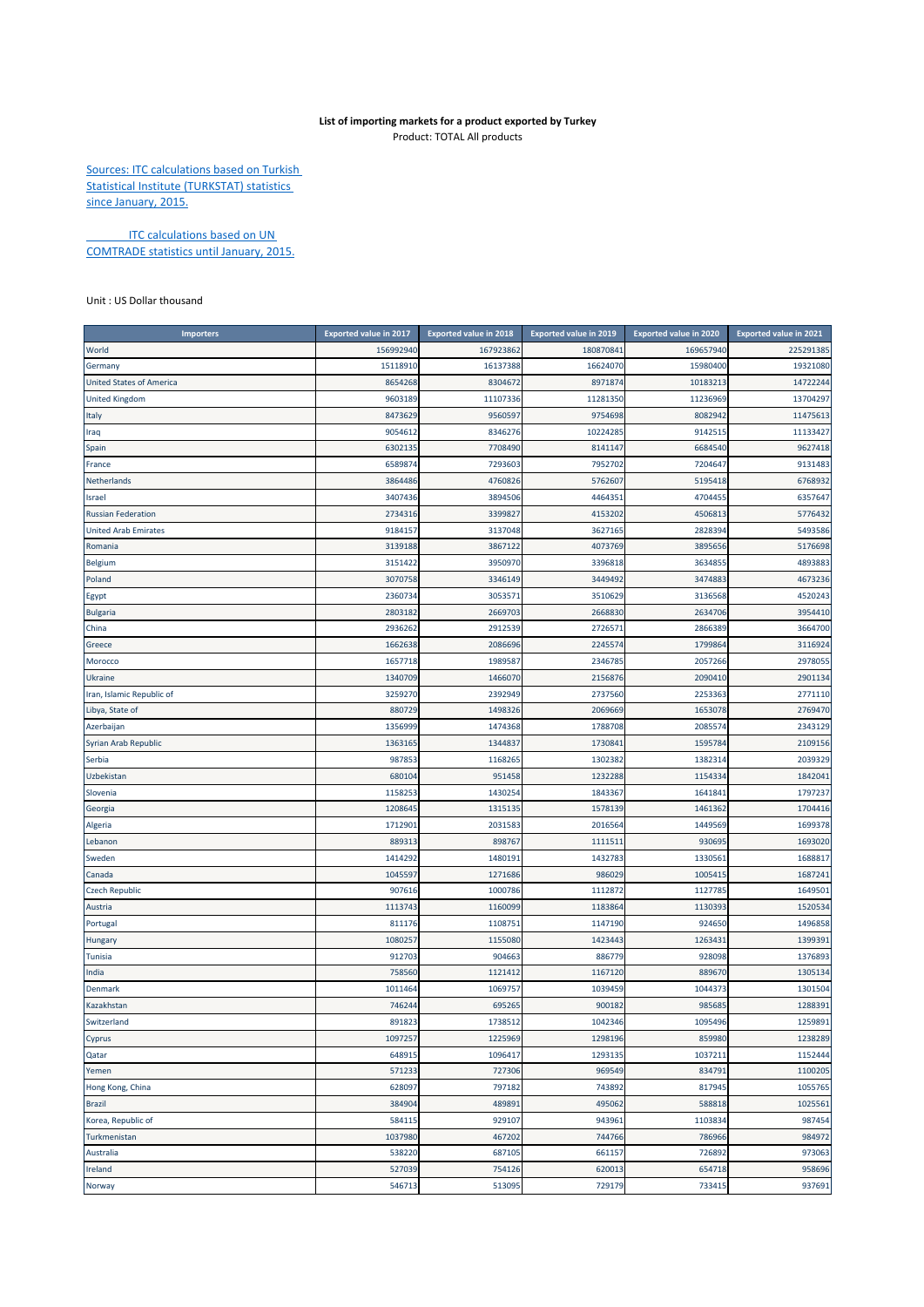| <b>Belarus</b>                    | 422011 | 439279  | 543278  | 602814 | 915735 |
|-----------------------------------|--------|---------|---------|--------|--------|
| Singapore                         | 678886 | 438020  | 750386  | 343498 | 890304 |
| South Africa                      | 485070 | 534230  | 569570  | 57411  | 861344 |
| Nigeria                           | 335424 | 346298  | 595924  | 610888 | 841569 |
| Mexico                            | 441433 | 600402  | 668356  | 538630 | 839914 |
| Albania                           | 38711  | 408708  | 487345  | 475393 | 792165 |
| Jordan                            | 682477 | 860870  | 667334  | 58552  | 780925 |
|                                   | 352166 | 462207  |         | 620162 | 773145 |
| Pakistan                          |        |         | 550214  |        |        |
| Kyrgyzstan                        | 343600 | 377073  | 442091  | 417547 | 749509 |
| Malta                             | 53995  | 479922  | 955346  | 432449 | 740206 |
| Kuwait                            | 439863 | 53389   | 557563  | 55618  | 691405 |
| Slovakia                          | 38719  | 531635  | 598896  | 549954 | 663988 |
| Bosnia and Herzegovina            | 348618 | 420223  | 453577  | 446584 | 646490 |
| Chile                             | 254626 | 386206  | 356982  | 280428 | 627528 |
| Peru                              | 10852  | 162359  | 180920  | 231530 | 578128 |
| Bangladesh                        | 29454  | 37279   | 427191  | 34906  | 573016 |
| Macedonia, North                  | 360253 | 396838  | 408908  | 415936 | 570578 |
| Japan                             | 41153  | 47938   | 510076  | 44113  | 529713 |
| Senegal                           | 24364  | 38902   | 288907  | 36122  | 529469 |
| Finland                           | 297218 | 33889   | 335043  | 370390 | 509247 |
| Croatia                           | 313830 | 404614  | 442109  | 390616 | 500899 |
| Oman                              | 22141  | 422235  | 634475  | 525283 | 498243 |
| Ghana                             | 22455  | 275116  | 374340  | 477530 | 462411 |
| Moldova, Republic of              | 284649 | 266170  | 343381  | 335118 | 453176 |
| Malaysia                          | 28625  | 365406  | 354238  | 381913 | 445157 |
| Côte d'Ivoire                     |        |         |         |        |        |
|                                   | 142409 | 174452  | 227663  | 307906 | 430908 |
| Colombia                          | 18467  | 241542  | 255911  | 21652  | 420662 |
| Mauritania                        | 86736  | 135459  | 168387  | 11973  | 409428 |
| Lithuania                         | 30163  | 275706  | 258717  | 305898 | 364581 |
| Somalia                           | 142946 | 181369  | 256528  | 272762 | 354859 |
| Ethiopia                          | 33851  | 320870  | 380905  | 231386 | 354349 |
| <b>Viet Nam</b>                   | 23727  | 308676  | 351524  | 244322 | 336692 |
| Kenya                             | 15225  | 207789  | 230509  | 22800  | 329625 |
| Indonesia                         | 236667 | 270443  | 289373  | 213807 | 313035 |
| Djibouti                          | 102506 | 196648  | 255695  | 31997  | 307025 |
| Panama                            | 19781  | 238076  | 255842  | 17151  | 305415 |
| Venezuela, Bolivarian Republic of | 37483  | 120531  | 131557  | 236266 | 300159 |
| Sudan                             | 397699 | 363614  | 310659  | 381754 | 289642 |
| Liberia                           | 118616 | 137485  | 222331  | 177796 | 269037 |
| Saudi Arabia                      | 273452 | 2636039 | 3293057 | 250778 | 265433 |
| Afghanistan                       | 172300 | 145410  | 156475  | 20783  | 258691 |
| Tajikistan                        | 155863 | 177098  | 156608  | 173711 | 258520 |
| Tanzania, United Republic of      | 115828 | 225347  | 226103  | 200347 | 253976 |
| Taipei, Chinese                   | 204462 | 269068  | 256925  | 235903 | 253598 |
|                                   |        |         |         |        |        |
| Argentina                         | 159288 | 169281  | 178268  | 153795 | 238279 |
| Thailand                          | 165702 | 278461  | 270592  | 184010 | 236234 |
| Dominican Republic                | 68108  | 101643  | 123809  | 124978 | 233362 |
| Guinea                            | 95758  | 106799  | 136921  | 13597  | 223753 |
| Angola                            | 186473 | 229993  | 214875  | 183069 | 203360 |
| Cameroon                          | 97965  | 153661  | 156637  | 158859 | 185720 |
| <b>Bahrain</b>                    | 227469 | 298682  | 266497  | 201643 | 173163 |
| Jamaica                           | 51050  | 75068   | 91302   | 76290  | 168024 |
| Latvia                            | 127385 | 125662  | 126589  | 104716 | 160991 |
| Cayman Islands                    | 20637  | 20316   | 40475   | 7187   | 160415 |
| Benin                             | 92899  | 113658  | 130979  | 117883 | 149703 |
| Marshall Islands                  | 155127 | 156723  | 175558  | 332388 | 149529 |
| Haiti                             | 86278  | 101988  | 132150  | 164398 | 140003 |
| <b>Area Nes</b>                   | 12254  | 7981    | 77273   | 87258  | 136417 |
| Sierra Leone                      | 50581  | 52536   | 60547   | 7659   | 134366 |
| Guatemala                         | 38554  | 44942   | 53638   | 54486  | 132043 |
| <b>New Zealand</b>                | 104038 | 110153  | 112909  | 104879 | 128003 |
| Estonia                           | 105824 | 91706   | 90424   | 79158  | 126297 |
| Mozambique                        | 25353  | 48634   | 87857   | 76696  | 122671 |
| Togo                              | 58935  | 72761   | 99512   | 14168  | 119523 |
| Uruguay                           | 41719  | 44881   | 48463   | 51567  | 115427 |
|                                   | 132960 | 176929  | 123874  | 101192 | 112520 |
| Philippines                       |        |         |         |        |        |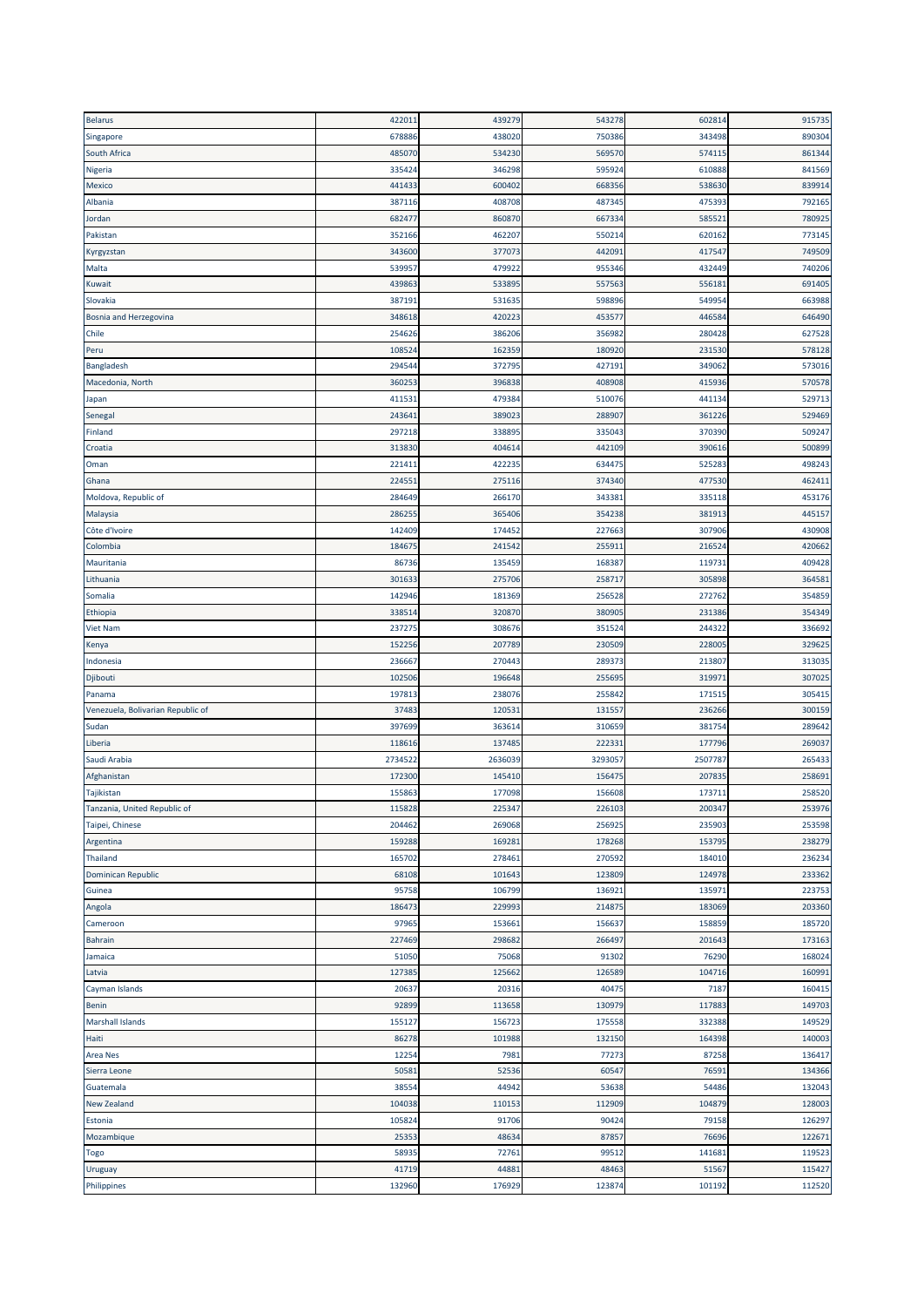| Montenegro                           | 60087  | 79414  | 131552 | 103148 | 111149 |
|--------------------------------------|--------|--------|--------|--------|--------|
| Costa Rica                           | 5155   | 60804  | 56313  | 48522  | 103540 |
| Palestine, State of                  | 87460  | 77569  | 67595  | 87062  | 99596  |
| <b>Trinidad and Tobago</b>           | 5069   | 74135  | 78369  | 76007  | 98557  |
| Nepal                                | 3988   | 53119  | 56078  | 38836  | 96239  |
| <b>Burkina Faso</b>                  | 2726   | 53028  | 32660  | 66061  | 96022  |
| Gibraltar                            | 142988 | 153485 | 95216  | 104501 | 95694  |
| Sri Lanka                            | 70921  | 119050 | 84367  | 77476  | 93847  |
| <b>Mauritius</b>                     | 6516   | 69431  | 75059  | 74590  | 90152  |
| Paraguay                             | 2957   | 39408  | 48106  | 52333  | 87541  |
| Mali                                 | 5220   | 53616  | 49161  | 69552  | 86873  |
| Congo                                | 57400  | 51728  | 60347  | 60744  | 85327  |
| Rwanda                               | 42592  | 20897  | 33034  | 27479  | 78561  |
| Niger                                | 3816   | 56266  | 75597  | 5887   | 78183  |
| Luxembourg                           | 35728  | 66606  | 70733  | 97613  | 76930  |
| Mongolia                             | 24426  | 33850  | 41645  | 31827  | 69687  |
| Gambia                               | 38399  | 45515  | 53533  | 62471  | 69630  |
|                                      | 2289   | 24969  | 31823  | 30248  | 68508  |
| Guyana<br>Honduras                   | 1382   | 27336  | 16389  | 40554  | 66370  |
|                                      | 7324   | 80437  | 72081  | 73862  | 65826  |
| Madagascar                           |        |        |        |        |        |
| Uganda                               | 23696  | 29711  | 33575  | 53836  | 59624  |
| Ecuador                              | 38268  | 57201  | 63806  | 42944  | 57982  |
| Congo, Democratic Republic of the    | 2707   | 35468  | 54468  | 5734   | 53670  |
| Chad                                 | 1773   | 31567  | 40328  | 4148   | 52956  |
| Gabon                                | 4018   | 30657  | 73173  | 51575  | 48833  |
| <b>Bahamas</b>                       | 978    | 14695  | 88544  | 20942  | 47855  |
| <b>Maldives</b>                      | 3951   | 64447  | 28200  | 24864  | 47451  |
| Bolivia, Plurinational State of      | 21100  | 20492  | 23286  | 21889  | 45326  |
| <b>El Salvador</b>                   | 2569   | 17570  | 14845  | 25239  | 41922  |
| <b>Equatorial Guinea</b>             | 2158   | 31276  | 26930  | 38823  | 34117  |
| Iceland                              | 199722 | 23862  | 23441  | 18828  | 30430  |
| Suriname                             | 12404  | 15223  | 18265  | 22066  | 30118  |
| Cuba                                 | 20422  | 32381  | 44606  | 24992  | 28854  |
| Cook Islands                         | 5387   | 7525   | 8200   | 5525   | 28497  |
| Cambodia                             | 1747   | 15553  | 23965  | 25018  | 26334  |
| Eritrea                              | 13649  | 8269   | 13933  | 991    | 23666  |
| Myanmar                              | 31750  | 58306  | 45295  | 52060  | 21161  |
| Zambia                               | 1660   | 15370  | 20121  | 20911  | 20094  |
| <b>Barbados</b>                      | 542    | 6436   | 10396  | 12760  | 17909  |
| Nicaragua                            | 10857  | 14800  | 11590  | 12167  | 17392  |
| Comoros                              | 6124   | 10932  | 13668  | 14223  | 17308  |
| Zimbabwe                             | 5354   | 11769  | 6023   | 15347  | 14731  |
| Macao, China                         | 255    | 1000   | 17866  | 3556   | 14170  |
| Seychelles                           | 6853   | 13346  | 17706  | 17914  | 12269  |
| Cabo Verde                           | 4237   | 5115   | 9373   | 5468   | 10343  |
| Guinea-Bissau                        | 3829   | 4465   | 4250   | 8256   | 9762   |
| Antigua and Barbuda                  | 5517   | 7618   | 13560  | 6910   | 9023   |
| <b>Brunei Darussalam</b>             | 1346   | 2568   | 4581   | 2006   | 8701   |
| <b>Belize</b>                        | 4667   | 9609   | 10642  | 5085   | 8678   |
| New Caledonia                        | 5787   | 9914   | 10979  | 8044   | 8664   |
| Vanuatu                              | 1457   | 2082   | 2659   | 3077   | 7133   |
| Saint Vincent and the Grenadines     | 3426   | 4931   | 4973   | 17566  | 6370   |
| French Polynesia                     | 3398   | 5864   | 9430   | 6601   | 5591   |
| Palau                                | 1107   | 1629   | 2160   | 1850   | 4891   |
| Sao Tome and Principe                | 1010   | 1810   | 2390   | 2628   | 4694   |
| Malawi                               | 2745   | 5909   | 5005   | 2847   | 4633   |
|                                      | 1423   | 2303   |        |        |        |
| Fiji                                 |        |        | 1861   | 5761   | 4231   |
| <b>British Virgin Islands</b>        | 56079  | 3836   | 26021  | 13556  | 4212   |
| United States Minor Outlying Islands | 3372   | 1710   | 10170  | 2416   | 3987   |
| Saint Kitts and Nevis                | 2273   | 7022   | 6310   | 2563   | 3781   |
| Namibia                              | 55438  | 22967  | 9402   | 4248   | 3769   |
| Central African Republic             | 1743   | 2881   | 4063   | 2995   | 3709   |
| Botswana                             | 1859   | 1516   | 2840   | 4778   | 3205   |
| Papua New Guinea                     | 5699   | 5144   | 5256   | 4891   | 2942   |
| <b>Burundi</b>                       | 1973   | 2508   | 2669   | 2898   | 2353   |
| Armenia                              | 13     | 5      | 19     | 872    | 2342   |